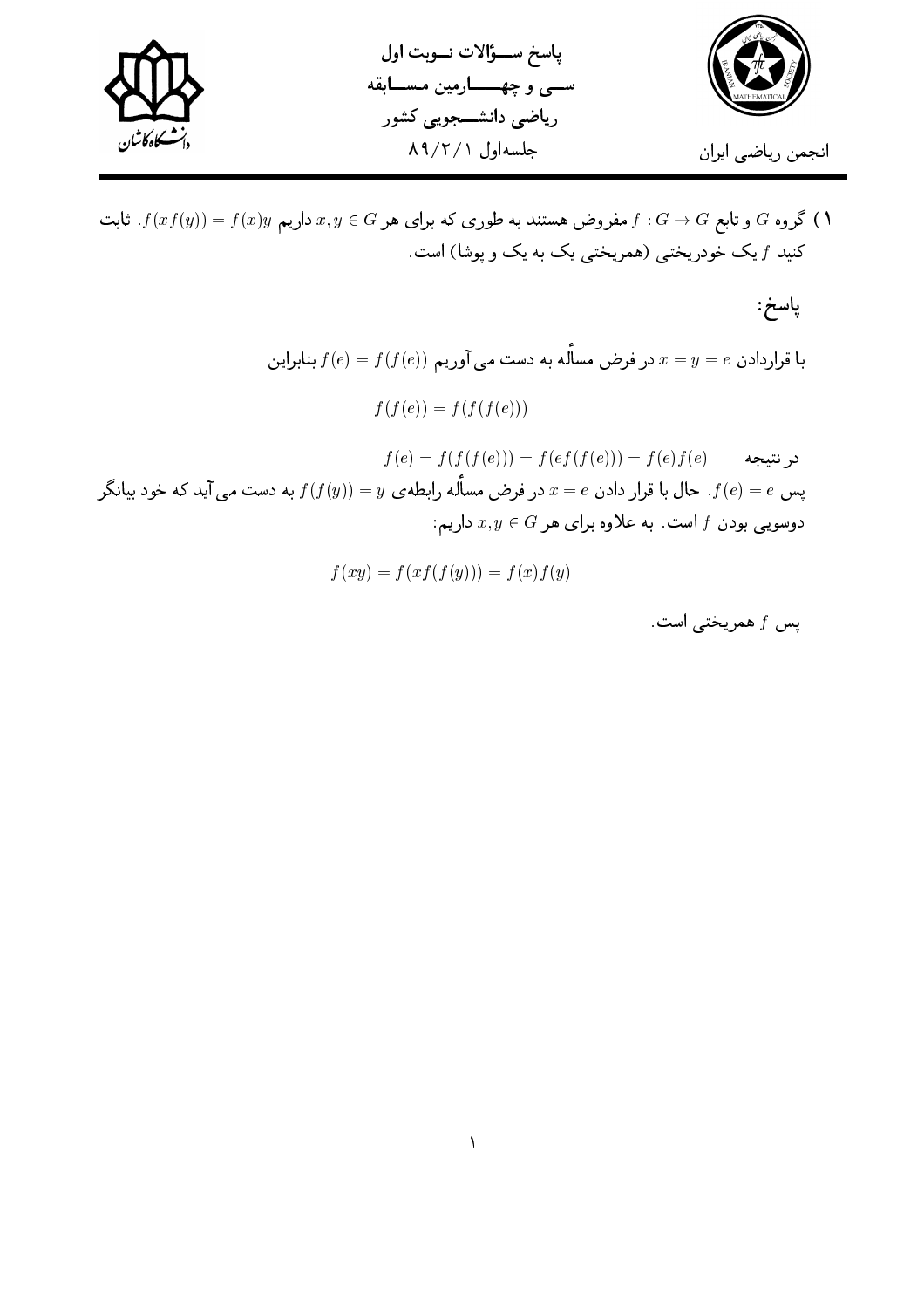

پاسخ سوأالات نوبت اول سے وچھــارمین مسـابقه ریاضی دانشـــجویی کشور جلسهاول ٨٩/٢/١



۲) فرض کنید (X, d) یک فضای متریک باشد که در آن هر زیرمجموعهی چگال باز است. ثابت کنید مجموعهي نقاط تنها در  $X$  چگال است.

پاسخ:

فرض کنید  $S$  مجموعهی نقاط تنهای  $X$  باشد. اگر  $S$  در  $X$  چگال نیاشد، وجود دارد  $X \in a \in X$  و یک همسایگی از آن مثل  $B$  که  $S=\cap S=\cup B$ . دنبالهای مانند  $\{x_n\}$  چنان انتخاب کنید که اولاً همه $\omega$  اعضای آن در  $B$  باشد، ثانیاً همهی نقاط آن مخالف  $a$  باشند و ثالثاً  $a\to x_n\to x$ . با توجه به این که  $a$  نقطهی تنها نیست این کار ممکن است .

ادعا میکنیم  $A = X \backslash \{x_k | k \in N\}$  یک زیرمجموعهی چگال  $X$  است. کافی است نشان دهیم برای هر یک نقطه $L$  حدی  $A$  است.  $x_k$  نه  $k \in \mathbb{N}$ 

 $a \neq x_k$  پس مے توان با دنبالہای از نقاط  $X$  مثل  $\{y_n\}$  به  $x_k$  میل کرد. با توجه به این که  $a \to x_n \to x$  و  $x_n \not\in S$ مه توان دنباله ی { $\{y_n\}$  را طوری انتخاب کرد که نقاطش غیر از نقاط دنباله ی { $x_n\}$  باشد. در نتیجه دنباله ی  $x_k \in \bar{A}$  کاملاً در  $A$  است و لذا  $\{y_n\}$ 

یس ثابت کردیم که  $A$  چگال است و لذا طبق فرض مسأله  $A$  باز است. این تناقض است زیرا  $A^c$  مجموعه $\omega$ نقاط دنبالهی  $\{x_n\}$  است که حد آن، یعنی  $a$ ، در  $A^c$  نیست و در نتیجه  $A^c$  بسته نیست. این تناقض با باز بودن  $A$  است.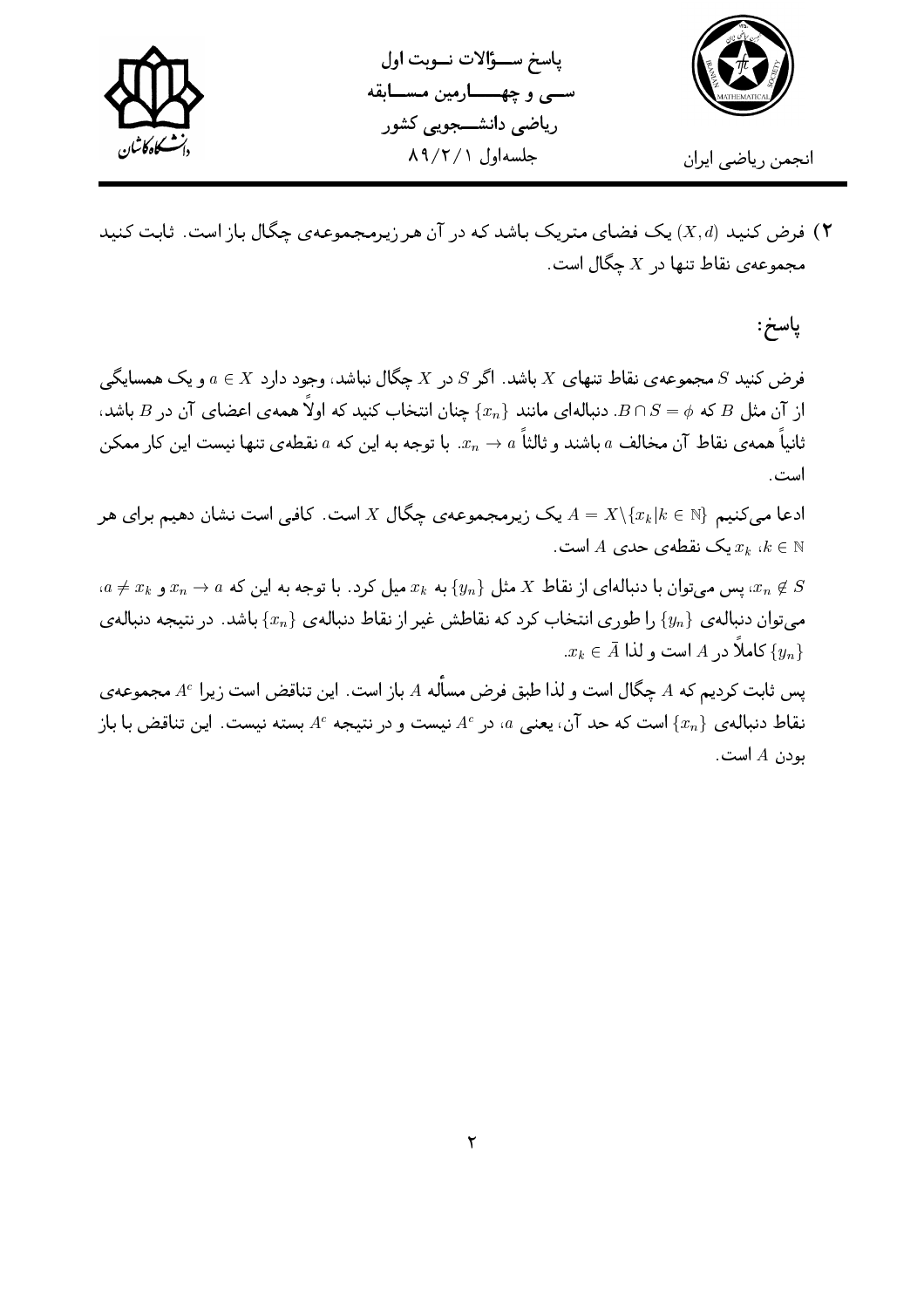



۳) به هر کدام از نقاط شبکهی اعداد با مختصات صحیح در صفحه، یکی از پیکانهای → ، ↑، ← و ↓نسبت داده شده است. مورچهای در نقطهی دلخواهی از این شبکه قرار دارد و لانهاش در نقطهی دیگری از شبکه است. در هر مرحله مورچه در جهت پیکان مربوط به نقطهای که در آن قرار گرفته، به نقطهی مجاور حرکت می کند و سپس پیکان نقطهای که ترک کرده، °۹۰ در جهت ساعتگرد تغییر می کند. نشان دهید اگر مورچه هرگز به لانهاش نرسد فاصلهاش تا لانه به بی نهایت میل می کند.



پاسخ:

فرض کنید فاصلهی مورچه تا لانه به ب<u>ی</u> نهایت میل نکند. این بدان معنی است که مجموعهی کراندار A از شبکه وجود دارد که مورچه نامتناهی مرتبه به آن باز میگردد. تعداد نقاط A متناهی است، بنابراین نقطهای مثل a وجود دارد که مورچه بی نهایت بار از آن گذر میکند. چون جهت پیکان خارج شده از a در هر بار گذر <sup>۰</sup> ۹۰ در جهت ساعتگرد تغییر میکند بنابراین مورچه از همه ی نقاط مجاور a نیز بینهایت بار گذر میکند و با تکرار این استدلال مورچه از تمام نقاط شبکه بی نهایت مرتبه گذر می کند پس به لانهاش هم می رسد!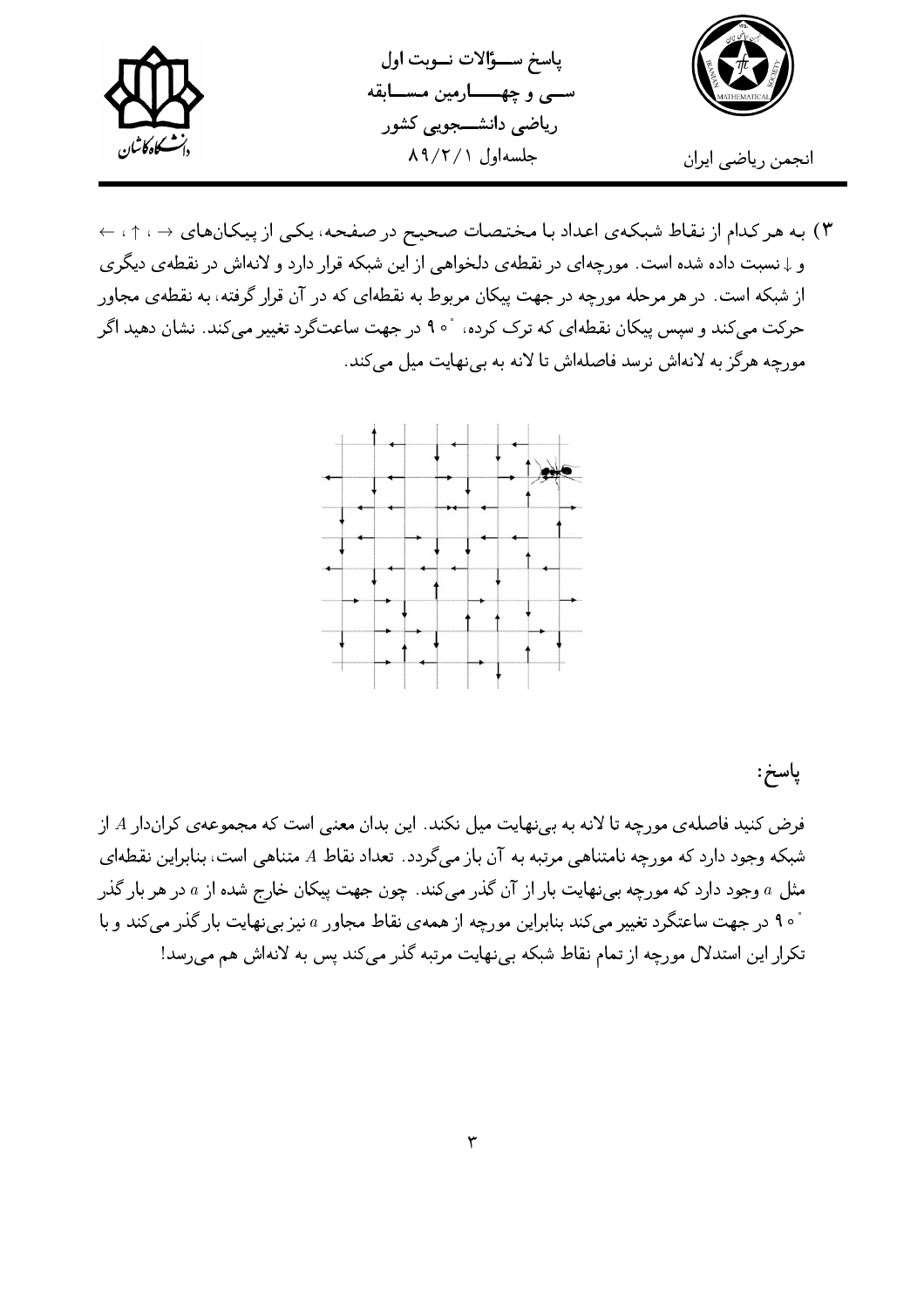

ياسخ سؤالات نوبت اول سے و چھـــارمین مســابقه ریاضی دانشـــجویی کشور جلسهاول ٨٩/٢/١



فرض کنید  $n$  عددی طبیعی باشد. ثابت کنید زیرمجموعهی ناشمارایی از  $\mathbb{R}^n$  وجود دارد که هر  $n$  عضو متمایز ( آن مستقل خطی است. ( Rn را به عنوان فضای برداری روی R در نظر بگیرید.)

پاسخ:

. (راه حل اول): قرار دهید  $x \in \mathbb{R}$   $(x, \ldots, x^{n-1})$   $x \in \{ (1, x, \ldots, x^{n-1}) | x \in \mathbb{R} \}$  مسأله است.  $V_1 = (1, x_1, \ldots, x_r^{n-1})$  برای این منظور کافی است توجه کنیم که اگر  $V_1 = (1, x_1, \ldots, x_r^{n-1})$  . عضو متمایز  $A$  باشند آنگاه این  $n$  عضو مستقل خطی هستند چرا که ماتریسی  $N$ ،  $V_n = (1, x_n, \ldots, x_n^{n-1})$ که سطرهای آن به ترتیب ۲٫۰٪ ، $V_1$  ، ... ،  $V_2$  است دارای دترمینان  $\text{II}_{j < i}(x_i - x_j)$  میباشد که عددی غیر صفر است بنابراین سطرهای این ماتریس مستقل خطی هستند.

راه حل دوم): قرار دهیم  $A \subseteq \mathbb{R}^n$  و هر زیرمجموعه ی  $n$  عضوی A مستقل خطی است  $X = \{A | X \in \mathbb{R}^n\}$  در این صورت  $X$  غیرتهی است و در شرایط لم زرن صدق میکند.  $A$  را عضو ماکسیمالی از X میگیریم. ادعا می کنیم ه A داشمارا است که در این صورت  $A$  جواب مساله است.

در غیر این صورت فرض کنید 4. شمارشپذیر باشد. اگر 4. $\not\in N$  آنگاه چون  $\{v\} \cup \{v\}$  ، 4. 7 ترکیبی خطی از  $n-1$  عضو  $A_{\circ}$  است.

 $A$  , بنابراین هر بردار در  $\mathbb{R}^n$  ترکیب خطی ۱ $n-1$  عضو  $A$  است و چون تعداد زیرمجموعههای ۱ $n-1$  عضوی هم شمارشپذیر است پس  $\mathbb{R}^n$  برابر با اجتماع تعدادی شمارا ابرصفحه است که ممکن نیست[توجه کنید که صفحه اجتماع تعدادي شمارا خط نيست. هم چنين فضا اجتماع تعدادي شمارا صفحه نيست و … ]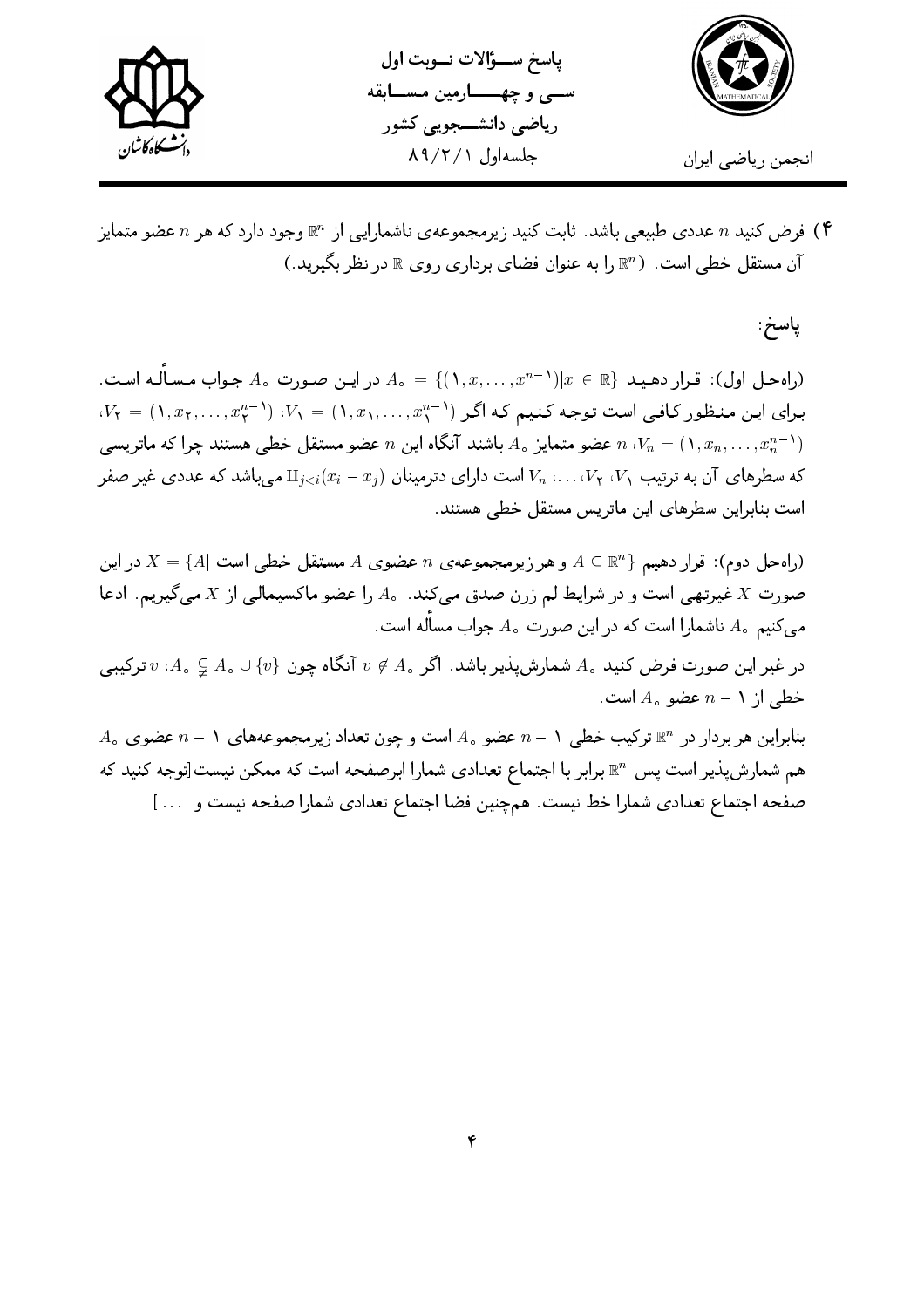



فرض کنید  $f:\mathbb{R}^7\to\mathbb{R}^7$  دارای این خاصیت باشد که تصویر هر زیرمجموعهی همیند  $\mathbb{R}^7$  تحت  $f$  همیند و  $\Delta$ تصویر هر زیرمجموعهی فشردهی  $\mathbb{R}^{\mathsf{Y}}$  تحت  $f$  فشرده باشد. ثابت کنید  $f$  پیوسته است.

پاسخ:

فرض کنید  $f$  در نقطهای مثل  $x^*\in\mathbb{R}^\mathsf{Y}$  پیوسته نباشد. در این صورت  $\varepsilon>\varepsilon>0$  و دنبالهای مثل  $\{x_n\}$  وجود دارد که \* $x^*$  و $x \in [f(x_n) - f(x^*)]$  . برای هر ۱ $n \geq n$  یاره خطبی که دو سر آن  $x_n$  و \* $x$  است را در نظر بگیرید. این پارهخط یک مجموعهی همبند است و لذا تصویر آن تحت  $f$  که شامل دو نقطهی  $f(x_n)$  و است نیز همبند است. توجه کنید که $f(x^*)|\geq 1+(x^*)$  پس  $y_n$  ای روی پارهخط مذکور وجود دارد  $f(x^*)$  $|f(y_n) - f(x^*)| = \frac{k}{k+1} \varepsilon$  که

اکنون به وضوح دنبالهی  $\{y_k\}$  به  $x^*$  میل میکند پس مجموعهی  $\{y_k | k \in \{x^*\} \cup \{x^*\}$  فشرده است و لذا تصویر آن هم باید فشرده باشد. این ممکن نیست زیرا $\varepsilon\mapsto f(y_k)-f(x^*)-f(x^*)$  و { $y_k\}$  زیردنبالهای همگرا دارد که نمیتواند به هیچ کدام از نقاط  $f(x^*)$  و  $f(y_k)$  میل کند پس  $\{y_k | k \in \{x^*\} \cup \{x^*\}$  بسته نیست و لذا فشرده نيست.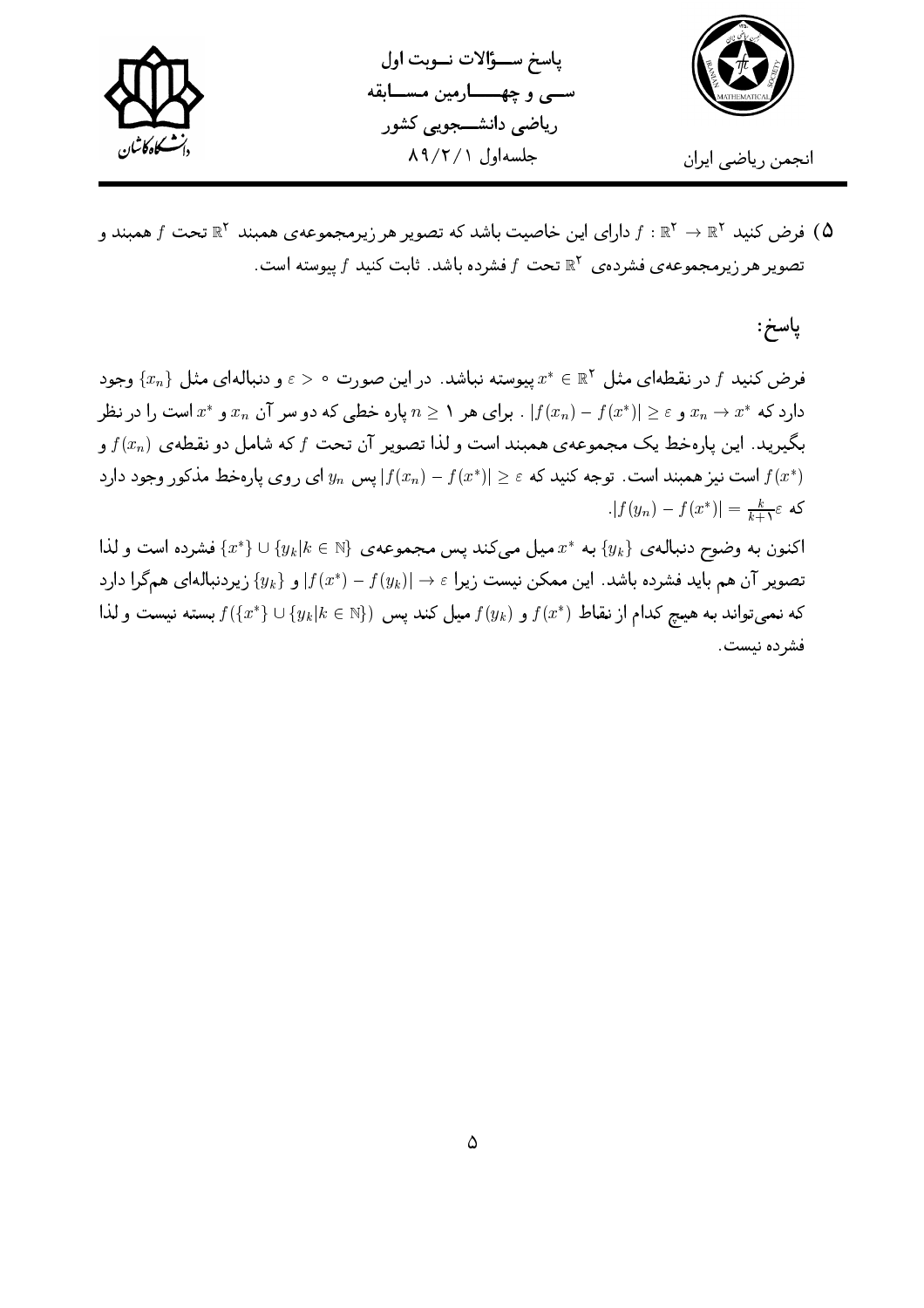

پاسخ سوأالات نوبت اول سے و چھـــارمین مســابقه ریاضی دانشـــجویے کشور جلسهاول ٨٩/٢/١



٦) نشان دهید مساحت بزرگترین مربعی که می توان در مکعب واحد قرار داد برابر ٩ است.

پاسخ: یک روش برای قراردادن مربعی به مساحت <del>۱٫</del> درون مکعب در شکل نشان داده شده است که رؤوس مربع اضلاع مکعب را به نسبت ۲ : ۲ تقسیم میکنند. پیش از ادامه برای سادگی در برخی محاسبات با یک تغییر مقیاس مکعب را به شکل ۱٫۱٫۳=] و با طول ضلع ۲ فرض میکنیم. اکنون مسأله را در چند گام حل میکنیم: گام اول. ادعا می کنیم که می توان مرکز مربع ماکسیمال را منطبق بر مرکز مکعب و برابر با 0 ، مبدأ مختصات گرفت زیرا اگر مربع را با 5 و بردار متصل کننده مرکز مربع به 0 را با آ نشان دهیم. به دلیل تقارن مکعب  $S$ – نیز درون مکعب قرار میگیرد ولی  $S + \mathtt{Y}^7 = S = -1$ . یعنبی  $S$  و  $S + \mathtt{Y}^7$  درون مکعب واقع شدهاند پس  $S + \mathtt{Y}^7$  نیز درون مکعب است که مربعی با ویژگی مطلوب ماست. گام دوم. را برابر با دو رأس مجاور از مربع مورد نظر بگیرید. از شرایط مسأله روشن است که  $P,Q$  دو نقطه  $P,Q$ از مکعب ۱٫ ۱] هستند که  $|\vec{P}|=|\vec{Q}|$  و بالعکس اگر  $P,P$  این ویژگی ها را داشته باشند  $[-1,1]^{\mathsf{r}}$  $|\vec{P}|$  رؤوس مربعی درون مکعب را تشکیل می دهند. پس هدف یافتن چنین  $P, Q$  ای است که  $|\vec{P}|$ . ماكزيمم شود. اگر مختصات P و Q را به ترتيب  $(x,y,z)$  و  $(u,v,w)$  بناميم شرايط فوق عبارتاند از

$$
\begin{cases}\nx^{\mathsf{T}} + y^{\mathsf{T}} + z^{\mathsf{T}} = u^{\mathsf{T}} + v^{\mathsf{T}} + w^{\mathsf{T}} \\
xu + yv + zw = \circ \\
x, y, z, u, v, w \in [-1, 1]\n\end{cases} (*)
$$

و هدف ماکزیمم کردن  $w^{\mathsf{Y}} + w^{\mathsf{Y}} + w^{\mathsf{Y}} + z^{\mathsf{Y}} = x^{\mathsf{Y}} + y^{\mathsf{Y}} + z^{\mathsf{Y}} = x^{\mathsf{Y}} + y^{\mathsf{Y}} + y^{\mathsf{Y}} + y^{\mathsf{Y}} + y^{\mathsf{Y}} + y^{\mathsf{Y}} + y^{\mathsf{Y}}$ این ماکسیمم برابر با گچ است که به عنوان مثال به ازای مقادیر ۰٫ (+, - , +, - , +) = (x, y, z, u, v, w) اتخاذ مى شود.